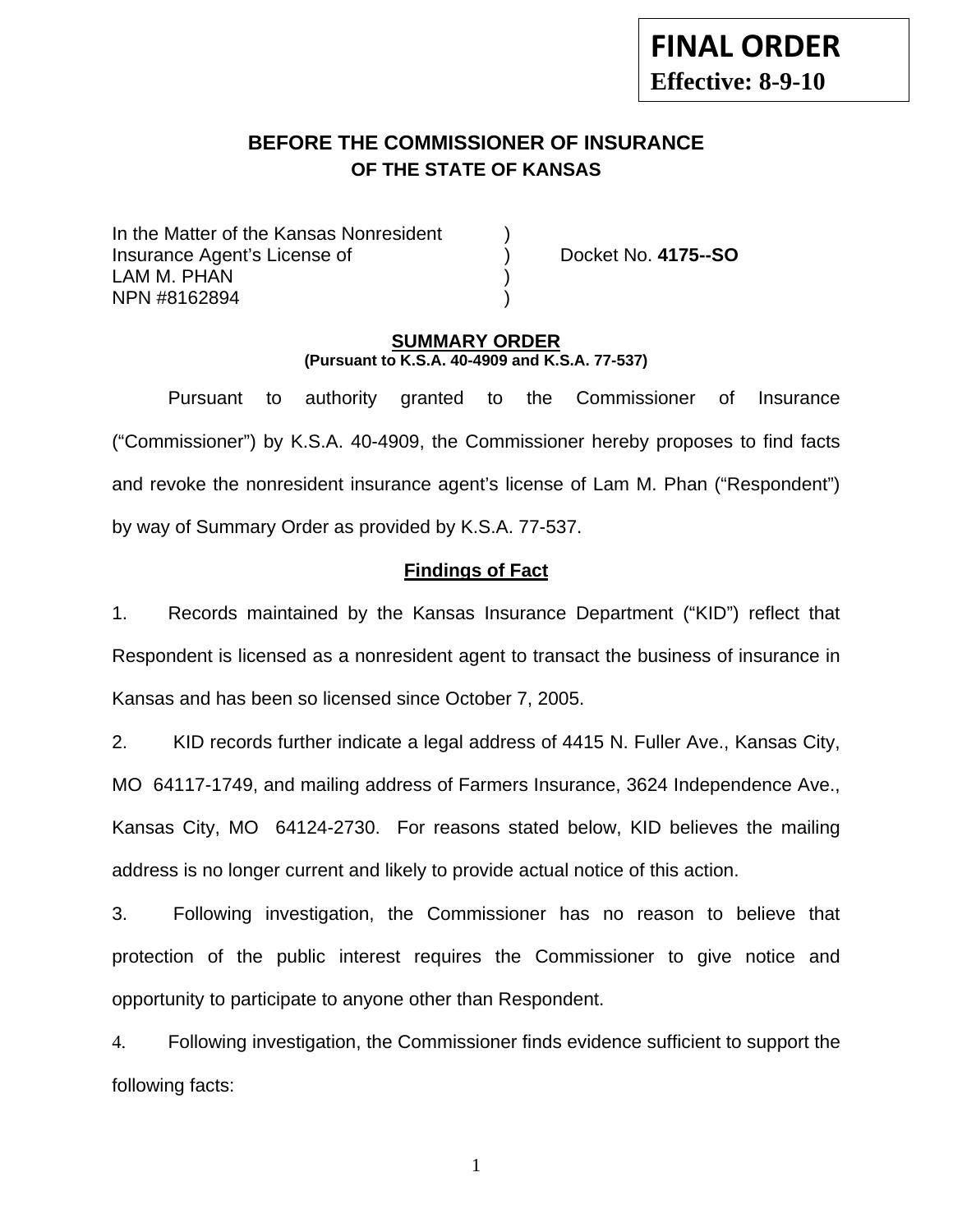5. On or about May 12, 2010, KID received notice from Farmers' Insurance Group that Respondent's agency contract had been terminated following an audit.

6. The report detailed that Respondent had, over a period of months, credited premium payments made by insureds and delayed deposits of cash and check payments, using cash for other purposes and depositing premium payments in arrears.

7. Respondent admitted to the auditor and in a written statement that she had "lost" some cash premium payments. Respondent stated she intended to repay the outstanding premium but did not have the funds to do so and used new premium payments to cover outstanding obligations.

8. As of May 12, 2010, Respondent's deposits were \$1367.43 in arrears.

9. Further, Respondent manipulated multiple personal insurance policies and payment schedules to maintain insurance without paying premium valued at \$1086.76. and.

10. In a letter mailed to Respondent's legal address of record on June 8, 2010, counsel for KID informed Respondent of the foregoing information and invited Respondent to reply within 15 business days if she disputed it.

11. To date, Respondent has not replied.

#### **Applicable Law**

12. K.S.A. 40-4909(a) provides, in relevant part:

"The commissioner may deny, suspend, revoke or refuse renewal of any license issued under this act if the commissioner finds that the applicant or license holder has. . . (4) Improperly withheld, misappropriated or converted any moneys or properties received in the course of doing insurance business. . . . (8) Used any fraudulent, coercive, or dishonest practice, or demonstrated any incompetence, untrustworthiness, or financial irresponsibility in the conduct of business in this state or elsewhere. . . ." K.S.A. 40-4909(a).

2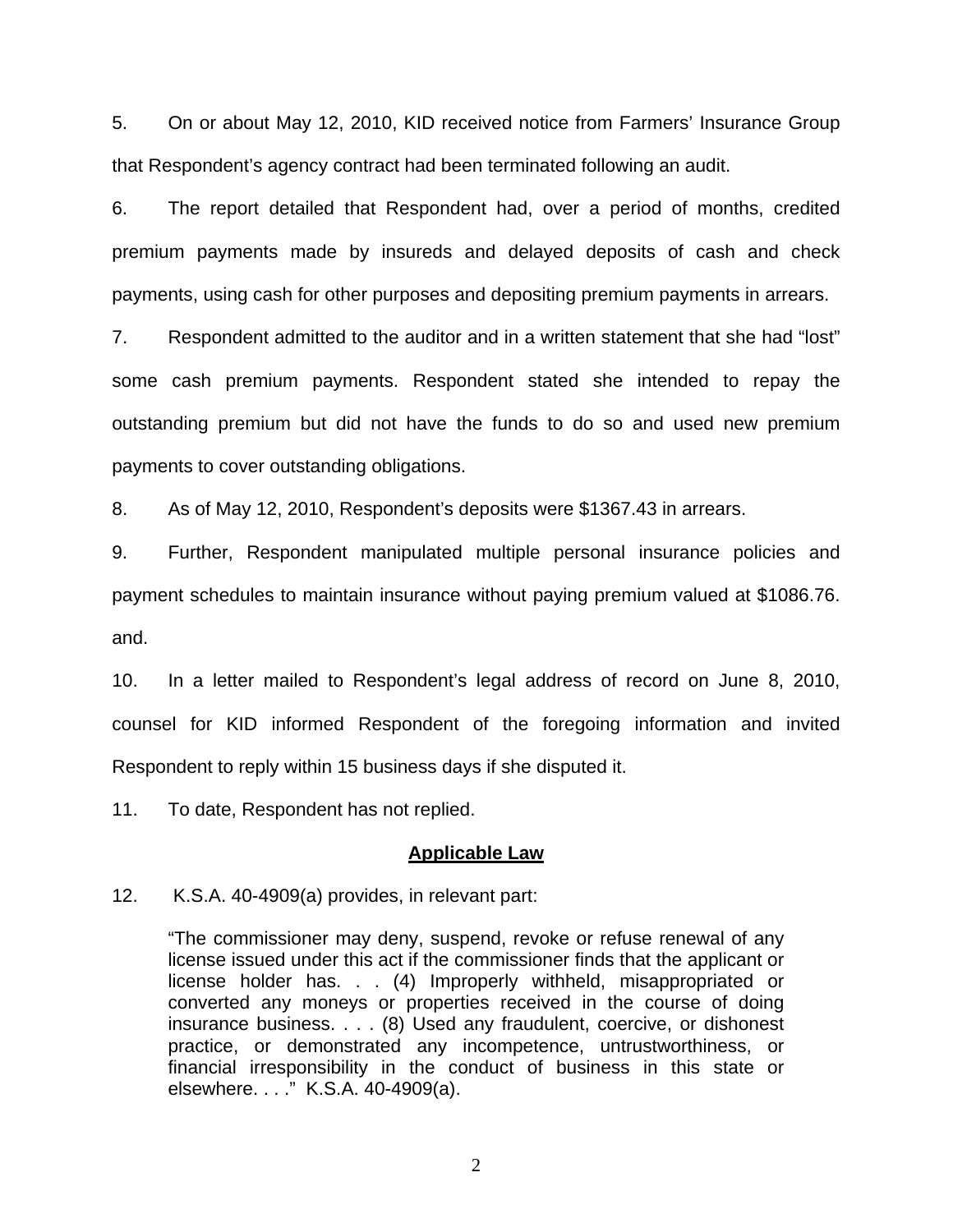13. In addition, the Commissioner may revoke any license issued under the Insurance Agents Licensing Act if the Commissioner finds that the interests of the insurer or the insurable interests of the public are not properly served under such license. K.S.A. 40-4909(b).

#### **Conclusions of Law**

14. The Commissioner has jurisdiction over Respondent as well as the subject matter of this proceeding, and such proceeding is held in the public interest.

15. The Commissioner finds, based on the facts contained in paragraphs 5 through 9, that Respondent has improperly withheld, misappropriated, or converted money or property received in the course of doing insurance business.

16. The Commissioner also finds that Respondent has used dishonest practices and demonstrated untrustworthiness or financial irresponsibility in the conduct of business.

17. Based on the foregoing findings, the Commissioner concludes that sufficient grounds exist for the revocation of Respondent's insurance agent's license pursuant to K.S.A. 2004 Supp. 40-4909(a).

18. The Commissioner further concludes Respondent's license may be revoked because such license is not properly serving the interests of the insurer and the insurable interests of the public.

19. Based on the facts and circumstances set forth herein, it appears that the use of summary proceedings in this matter is appropriate, in accordance with the provisions set forth in K.S.A. 77-537(a), in that the use of summary proceedings does not violate any provision of the law, the protection of the public interest does not require the KID to give notice and opportunity to participate to persons other than Respondent, and after

3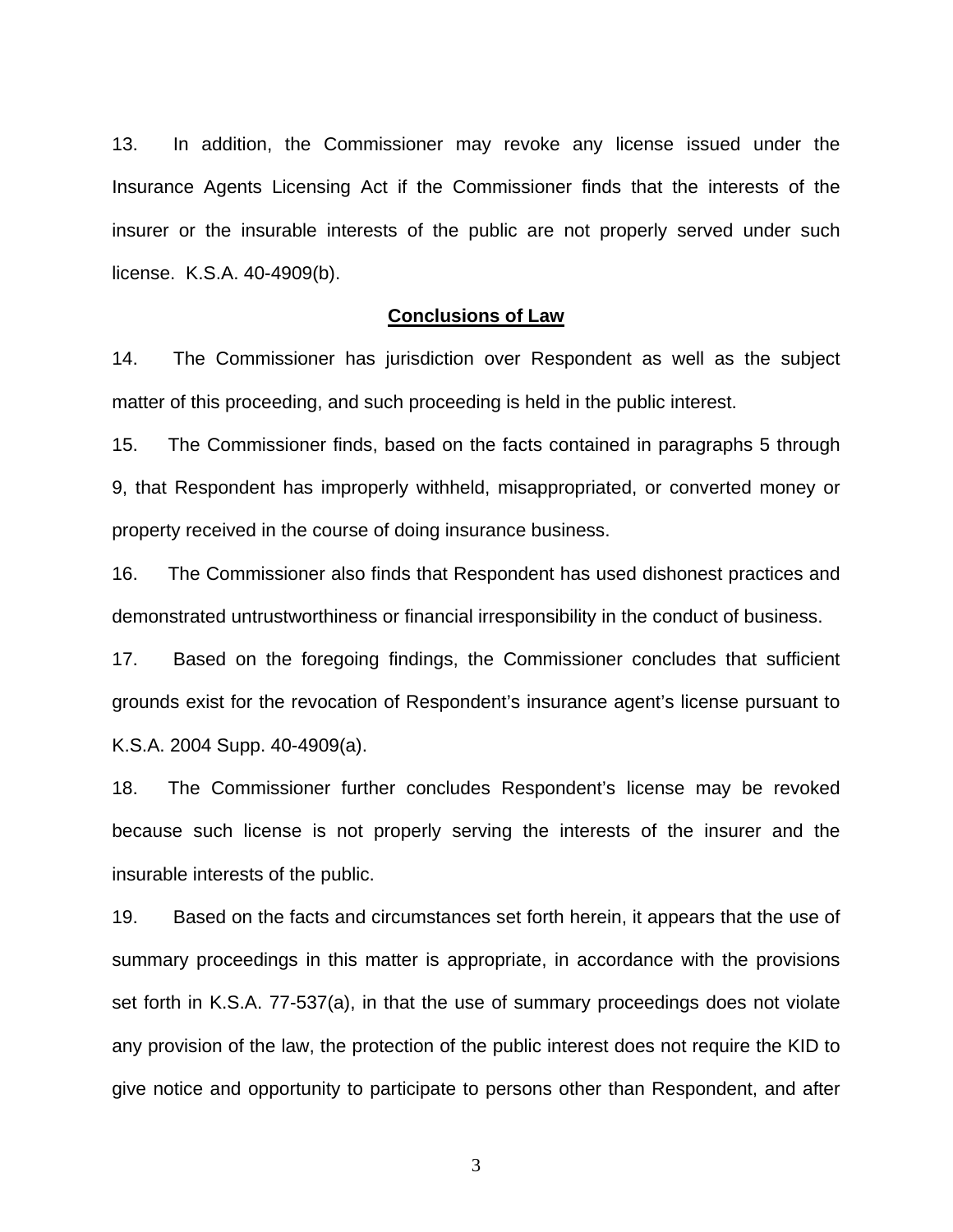investigation, KID believes in good faith that the allegations will be supported to the applicable standard of proof.

 **IT IS THEREFORE ORDERED BY THE COMMISSIONER OF INSURANCE THAT** the Kansas resident insurance agent's license of Lam M. Phan is hereby **REVOKED. It is further ordered,** that Lam M. Phan shall **CEASE and DESIST** from the sale, solicitation, or negotiation of insurance and/or receiving compensation deriving from the sale, solicitation, or negotiation of insurance conducted on and after the effective date of this order.

# **IT IS SO ORDERED THIS \_\_12th\_\_ DAY OF JULY 2010, IN THE CITY OF TOPEKA, COUNTY OF SHAWNEE, STATE OF KANSAS.**



 \_/s/ Sandy Praeger\_\_\_\_\_\_\_\_\_\_\_\_\_\_\_\_ Sandy Praeger Commissioner of Insurance

 $\angle$ s/ John W. Campbell $\Box$  John W. Campbell General Counsel

# **NOTICE OF RIGHTS TO HEARING AND REVIEW**

## **Within fifteen (15) days of the date of service of this Summary Order,**

**Respondent** may submit a written request for a hearing pursuant to K.S.A. 77-537 and

K.S.A. 77-542. Any request for a hearing should be addressed to the following:

 John W. Campbell, General Counsel Kansas Insurance Department 420 S.W.  $9<sup>th</sup>$  Street Topeka, Kansas 66612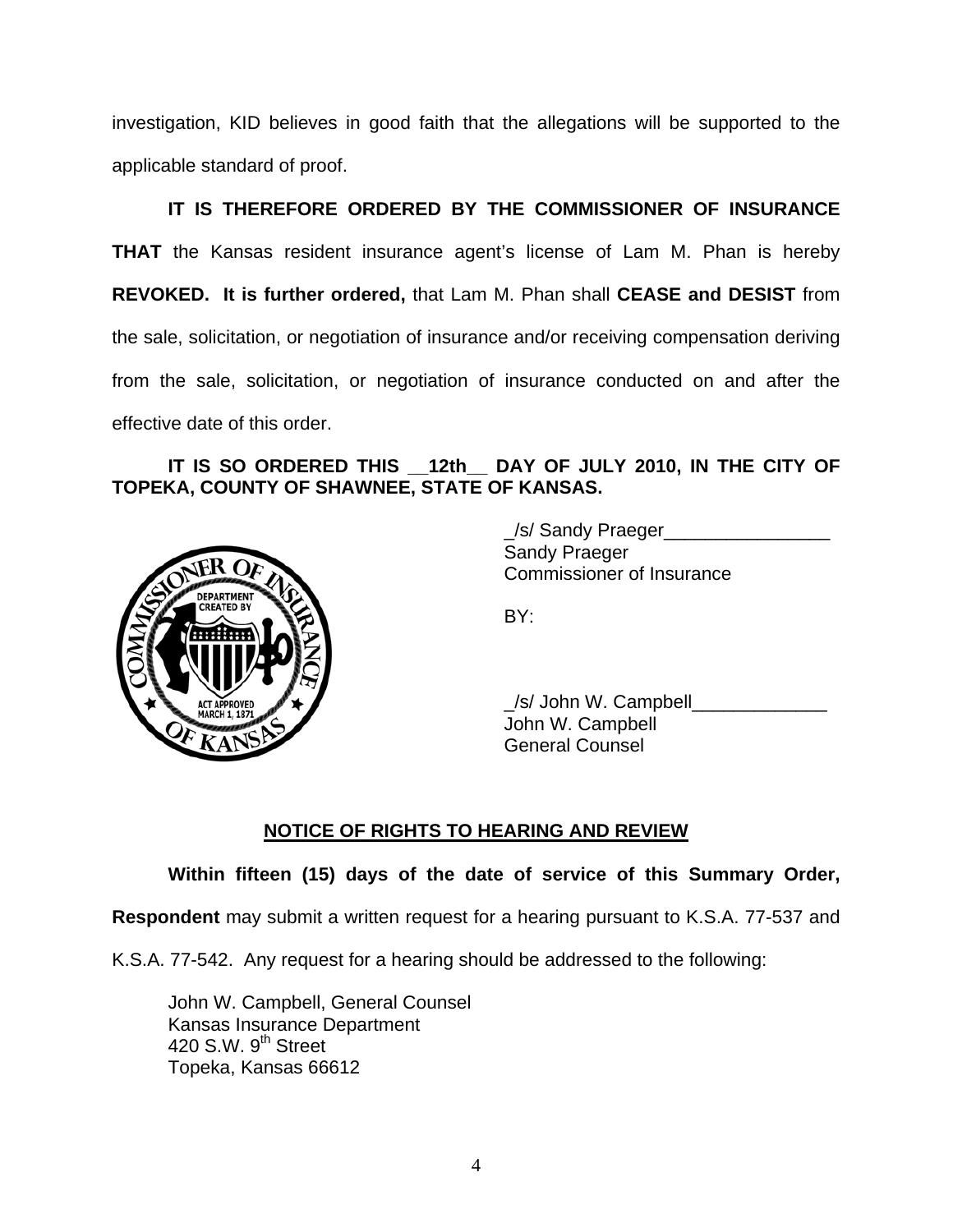If a hearing is requested, the Kansas Insurance Department will serve notice of the time and place of the hearing and information on procedures, right of representation, and other rights of parties relating to the conduct of the hearing.

## **If a hearing is not requested in the time and manner stated above, this**

**Summary Order shall become effective as a Final Order upon the expiration of** 

**time for requesting a hearing.** In the event Respondent files a Petition for Judicial

Review, pursuant to K.S.A. 77-613(e), the agency officer to be served on behalf of the

Kansas Insurance Department is

 John W. Campbell, General Counsel Kansas Insurance Department 420 S.W. 9<sup>th</sup> Street Topeka, Kansas 66612

## **Certificate of Service**

 The undersigned hereby certifies that she serviced a true and correct copy of the above and foregoing **Summary Order** and accompanying **Notice of Rights** on this 12th\_\_\_\_\_ day of July 2010, by causing the same to be placed in the United States Mail, first class postage prepaid, addressed to the following:

 Lam M. Phan 4415 N. Fuller Ave. Kansas City, MO 64117-1749

And

 Lam M. Phan Farmers Insurance 3624 Independence Ave. Kansas City, MO 64124-2730

> \_/s/ Brenda J. Clary\_\_\_\_\_\_\_\_\_\_\_\_\_\_\_ Brenda J. Clary Staff Attorney